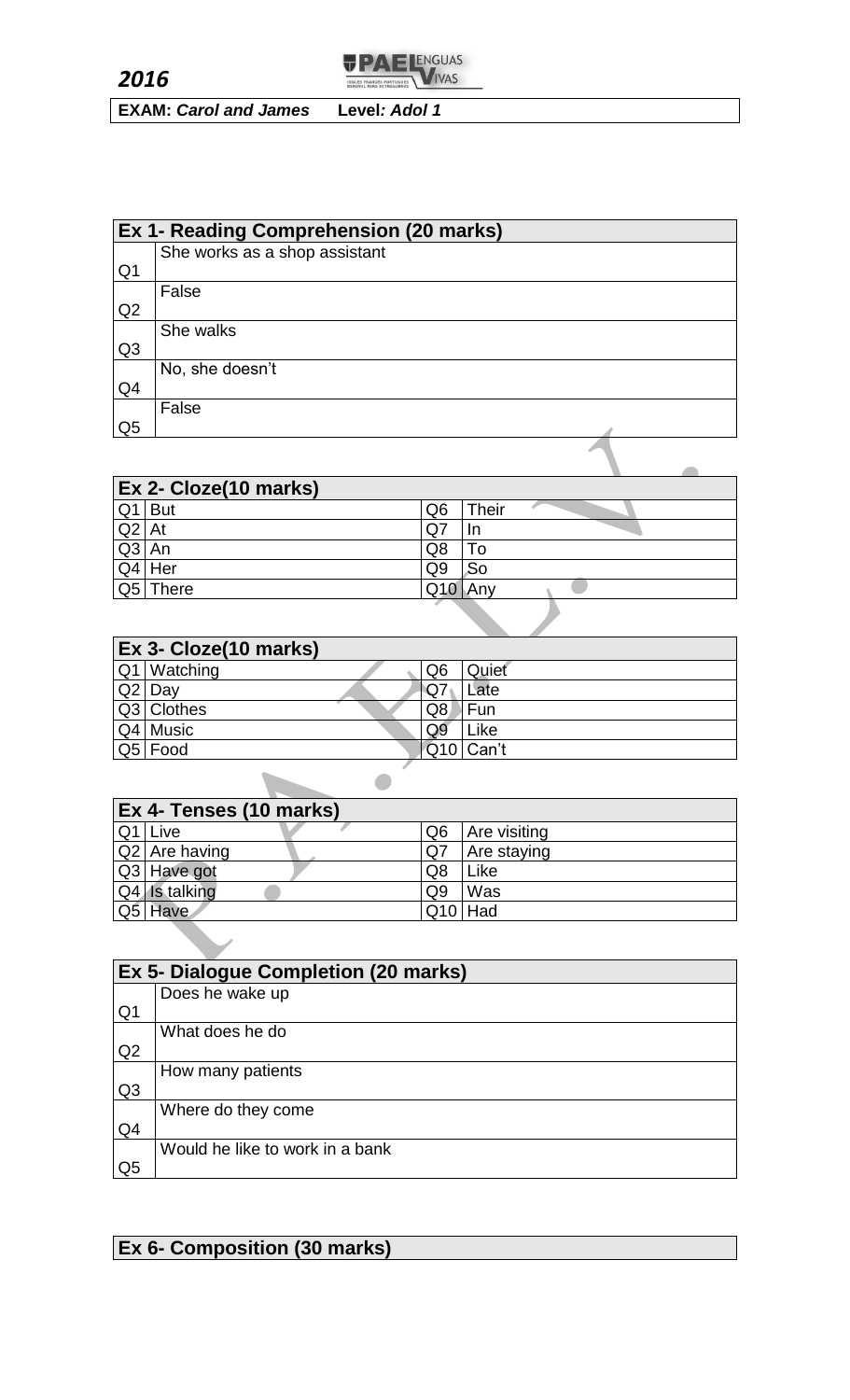

**EXAM:** *Mary and John in Paris***Level***: Adol 2*

|                | <b>Ex 1- Reading Comprehension (20 marks)</b> |  |  |
|----------------|-----------------------------------------------|--|--|
|                | She is studying French                        |  |  |
| Q <sub>1</sub> |                                               |  |  |
|                | In four weeks                                 |  |  |
| Q <sub>2</sub> |                                               |  |  |
|                | She's very happy                              |  |  |
| Q <sub>3</sub> |                                               |  |  |
|                | True                                          |  |  |
| Q4             |                                               |  |  |
|                | False                                         |  |  |
| Q <sub>5</sub> |                                               |  |  |

|         | Ex 2- Tenses (10 marks)      |    |                        |  |
|---------|------------------------------|----|------------------------|--|
| $Q1$ Is |                              | Q6 | Are                    |  |
|         | $\sqrt{Q2}$ is going to come | Q7 | Met                    |  |
| Q3 Has  |                              | Q8 | Was talking            |  |
|         | $Q4$ Have to see             | Q9 | Came                   |  |
|         | Q5 Will show                 |    | Q <sub>10</sub> Danced |  |

| <b>Ex 3- Cloze (10 marks)</b> |  |                |                |  |
|-------------------------------|--|----------------|----------------|--|
| Q1 For                        |  | Q <sub>6</sub> | <b>Better</b>  |  |
| $Q2$ Ago                      |  | NQ7            | <b>Most</b>    |  |
| $Q3$ Too                      |  | Q8             | <b>Because</b> |  |
| Q4 When                       |  | Q9             | <b>But</b>     |  |
| $Q5$ Him                      |  | $Q10$ So       |                |  |
|                               |  |                |                |  |
|                               |  |                |                |  |

| <b>Ex 4- Cloze (10 marks)</b> |                |          |  |
|-------------------------------|----------------|----------|--|
| Q1 Plane                      | Q <sub>6</sub> | Also     |  |
| Q2 Took                       | Q7             | Evening  |  |
| Q3 Waiting                    | Q8             | Meal     |  |
| Q4 Flat                       | Q <sub>9</sub> | Speak    |  |
| Q5 Weather                    |                | Q10 Mind |  |

|                | Ex 5- Dialogue Completion (20 marks) |  |  |
|----------------|--------------------------------------|--|--|
|                | Did you have a good time             |  |  |
| Q <sub>1</sub> |                                      |  |  |
|                | Who did you stay                     |  |  |
| Q2             |                                      |  |  |
|                | Where does she live                  |  |  |
| Q <sub>3</sub> |                                      |  |  |
|                | When is she coming back              |  |  |
| Q <sub>4</sub> |                                      |  |  |
|                | Would you like to go                 |  |  |
| Q <sub>5</sub> |                                      |  |  |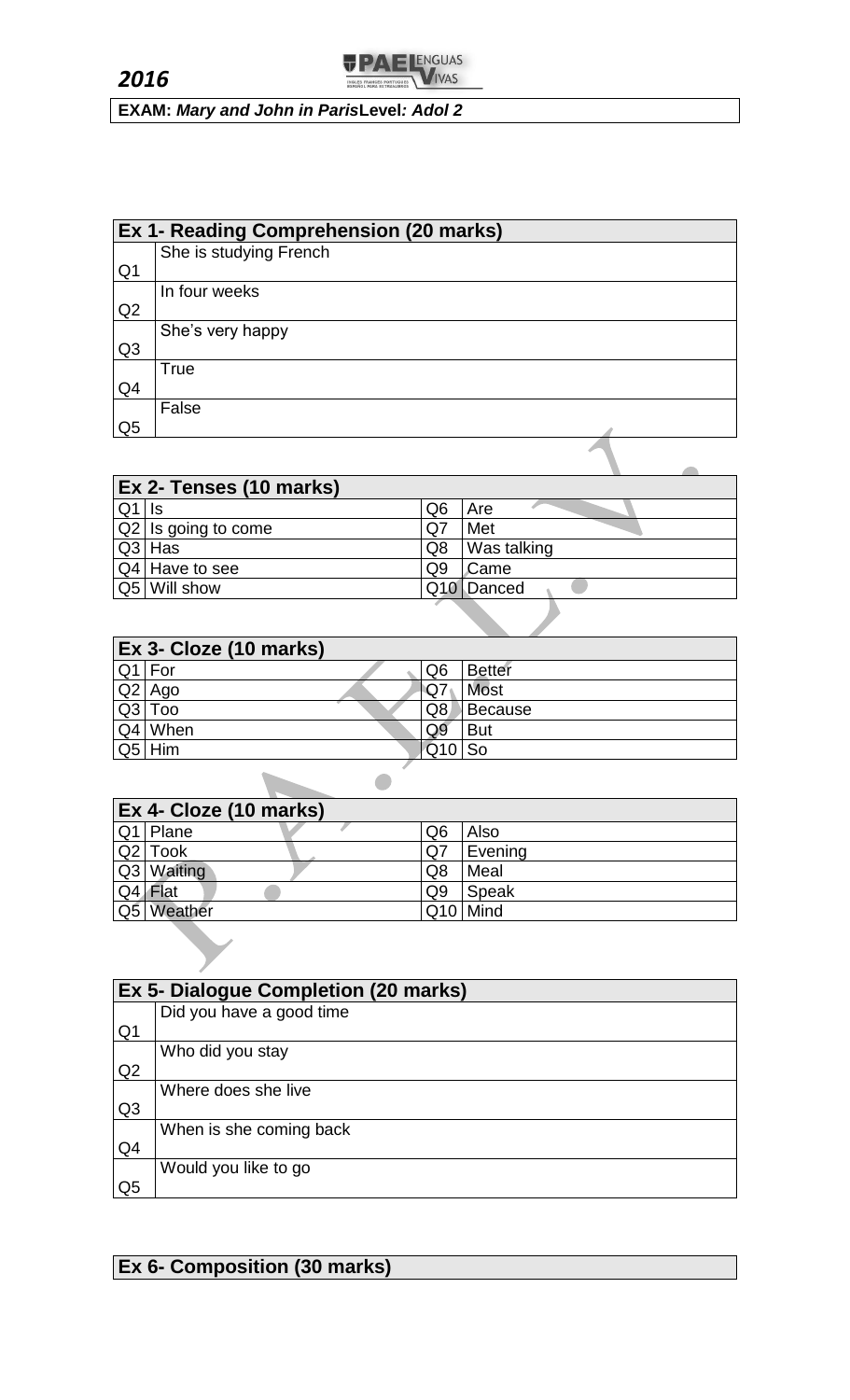

# **EXAM:** *Popular Heroes* **Level***: Adolescents 3*

|                | Ex 1- Reading Comprehension (20 marks)                  |  |  |  |  |
|----------------|---------------------------------------------------------|--|--|--|--|
|                | Because he's the most popular English hero of all times |  |  |  |  |
| Q <sub>1</sub> |                                                         |  |  |  |  |
|                | 800 years ago / most probably around the year 1200      |  |  |  |  |
| Q <sub>2</sub> |                                                         |  |  |  |  |
|                | False                                                   |  |  |  |  |
| Q <sub>3</sub> |                                                         |  |  |  |  |
|                | False                                                   |  |  |  |  |
| Q4             |                                                         |  |  |  |  |
|                | Several                                                 |  |  |  |  |
| Q5             |                                                         |  |  |  |  |

|    | <b>Ex 2- Cloze (10 marks)</b> |                |         |
|----|-------------------------------|----------------|---------|
| Q1 |                               | Q <sub>6</sub> | As      |
|    | Q2 Therefore                  | Q7             | Then    |
|    | Q3 When                       | Q8             | However |
|    | $Q4$ Since                    | Q <sub>9</sub> | To      |
|    | Q5 Although                   | Q10            | After   |
|    |                               |                |         |

|                          | Ex 3- Cloze (10 marks) |                |             |
|--------------------------|------------------------|----------------|-------------|
|                          | Q1 Neither             | Q6             | <b>Must</b> |
|                          | $Q2$ Them              | Q <sub>7</sub> | Of          |
| $Q3$ As                  |                        | Q8             | Allowed     |
| Q4                       | That                   | Q9             | Like        |
| $\overline{\textsf{Q5}}$ | ∩f                     | Q10            | Has         |

| <b>Ex 4- Tenses (10 marks)</b> |  |                |                       |  |
|--------------------------------|--|----------------|-----------------------|--|
| $\boxed{Q1}$ Has been          |  | Q6             | Was having            |  |
| Q2 Produced                    |  | Q7             | Saw                   |  |
| Q3 Has starred                 |  | Q8             | Would be              |  |
| Q4 Made                        |  | Q <sub>9</sub> | Can't be              |  |
| Q5 Watch                       |  |                | $Q10$ Am going to pay |  |

|                | Ex 5- Dialogue Completion (20 marks)  |
|----------------|---------------------------------------|
|                | Who are your favourite film heroes    |
| Q <sub>1</sub> |                                       |
|                | Why / who was James Dean              |
| Q <sub>2</sub> |                                       |
|                | How many films did he make            |
| Q <sub>3</sub> |                                       |
|                | Have you seen them                    |
| Q4             |                                       |
|                | How did he / why did he become a hero |
| Q <sub>5</sub> |                                       |

 $\overline{\phantom{a}}$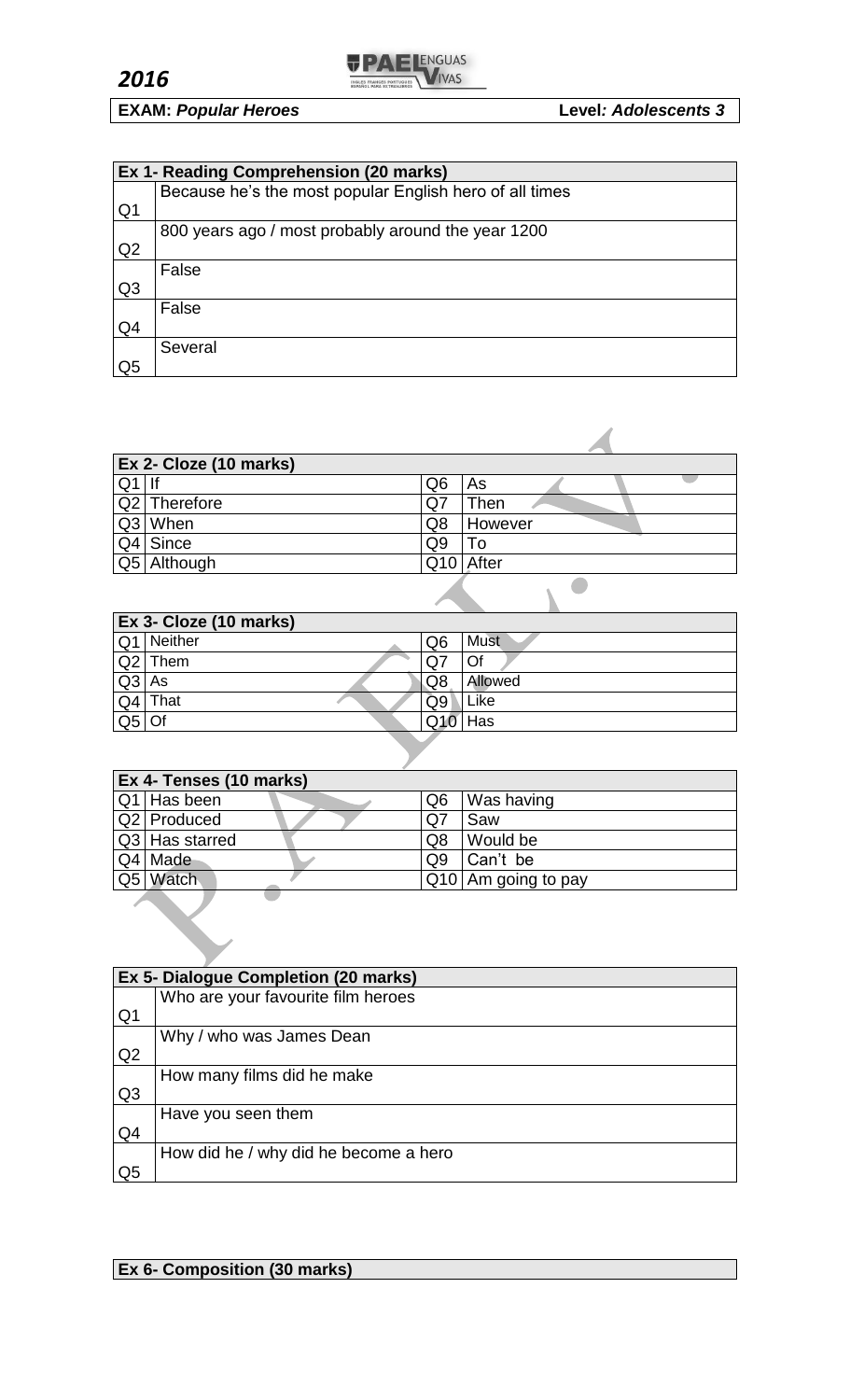

**EXAM:** *Computing* **Level***: Adolescents 4*

|                | Ex 1- Reading Comprehension (20 marks)                               |  |  |  |
|----------------|----------------------------------------------------------------------|--|--|--|
|                | True                                                                 |  |  |  |
| Q1             |                                                                      |  |  |  |
|                | True                                                                 |  |  |  |
| Q <sub>2</sub> |                                                                      |  |  |  |
|                | The difference engine and the analytical engine                      |  |  |  |
| Q <sub>3</sub> |                                                                      |  |  |  |
|                | Another invention in 1948                                            |  |  |  |
| Q4             |                                                                      |  |  |  |
|                | If you want a better job, you should learn to be a computer operator |  |  |  |
| Q5             |                                                                      |  |  |  |

|                  | Ex 2- Cloze (10 marks) |                |                  |
|------------------|------------------------|----------------|------------------|
| Q <sub>1</sub>   | So                     | Q <sub>6</sub> | In.              |
| $\overline{Q}$ 2 | <b>But</b>             | Q7             | Neither          |
|                  | Q3 When / while        | Q8             | <b>Both</b>      |
|                  | $Q4$ Only              | Q <sub>9</sub> | However          |
| Q5               | Also                   |                | $Q10$ As / since |

| Ex 3- Cloze (10 marks) |            |     |       |
|------------------------|------------|-----|-------|
|                        | Q1 For     | Q6  | Which |
| $Q2$ So                |            | .Q7 | When  |
|                        | Q3 Enough  | Q8  | What  |
|                        | Q4 Not     | Q9  | Ago   |
|                        | Q5 Forward | Q10 | Get   |

| Ex 3- Tenses (10 marks) |                |              |  |  |
|-------------------------|----------------|--------------|--|--|
| Q1   Couldn't make      | Q6             | Should come  |  |  |
| Q2 To contact           | .Q7            | Couldn't say |  |  |
| Q3 Was preparing        | Q8             | Was forced   |  |  |
| Q4 Didn't realise       | Q <sub>9</sub> | Will meet    |  |  |
| Q5 Had just told        |                | Q10 Hearing  |  |  |

|                | Ex 4- Dialogue Completion (20 marks) |
|----------------|--------------------------------------|
|                | Did you start working there          |
| Q <sub>1</sub> |                                      |
|                | Do you do there                      |
| Q <sub>2</sub> |                                      |
|                | Have you worked in any other company |
| Q <sub>3</sub> |                                      |
|                | Why do you want to change / leave    |
| Q4             |                                      |
|                | Do you                               |
| Q5             |                                      |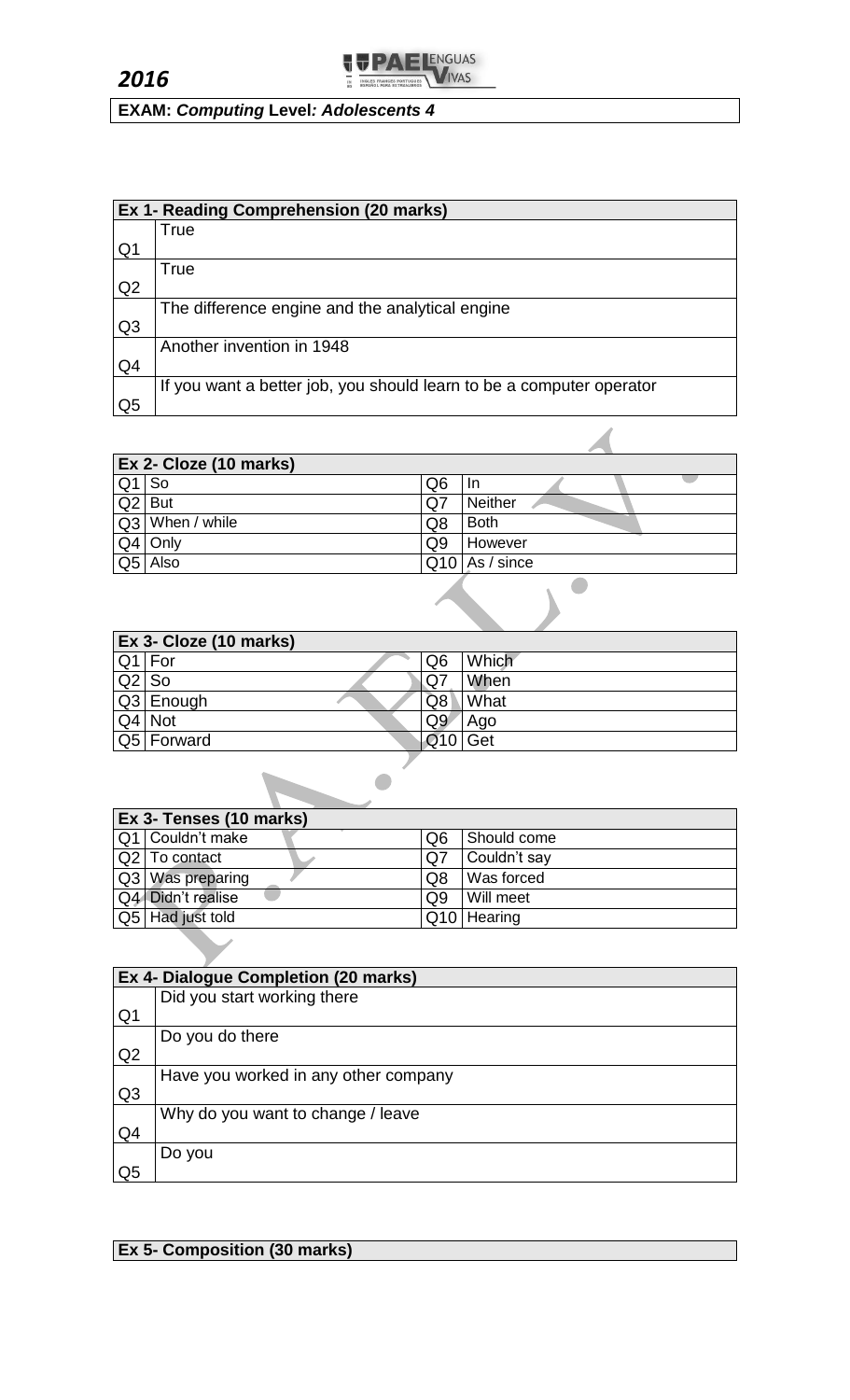



## **EXAM:** *Alternative Medicine***Level:** *Adolescents 5*

|                | Ex 1- Reading Comprehension (20 marks)   |
|----------------|------------------------------------------|
|                | True                                     |
| Q1             |                                          |
|                | Yoga, acupressure and many others        |
| Q2             |                                          |
|                | Crystal and gem healing and Bach flowers |
| Q <sub>3</sub> |                                          |
|                | You can take a correspondence course     |
| Q4             |                                          |
|                | False                                    |
| Q5             |                                          |

### **Ex 2- Cloze (10 marks)**

| Q1             | That  | Q <sub>6</sub> | Rather |  |
|----------------|-------|----------------|--------|--|
| Q2             | Which | Q7             | Have   |  |
| Q3             |       | Q8             | Either |  |
| Q <sub>4</sub> | Least | Q9             | Used   |  |
| Q <sub>5</sub> | About | Q10            | Ago    |  |
|                |       |                |        |  |

٦

|                | Ex 3- Cloze (10 marks) |     |         |
|----------------|------------------------|-----|---------|
| Q <sub>1</sub> | Being                  | Q6  | Order   |
| Q2             | However                | Q7  | Instead |
| Q <sub>3</sub> | Although               | Q8  | That    |
| Q4             | <b>Unless</b>          | Q9  | Than    |
| Q <sub>5</sub> | As / since / because   | Q10 | Soon    |
|                |                        |     |         |

|                 | Ex 4- Tenses (10 marks) |     |                          |  |  |  |
|-----------------|-------------------------|-----|--------------------------|--|--|--|
| Q <sub>1</sub>  | Trust                   | Q11 | Should try               |  |  |  |
| Q2              | May make                | Q12 | Am having                |  |  |  |
| Q3              | Seemed                  | Q13 | Do                       |  |  |  |
| Q <sub>4</sub>  | Had left                | Q14 | Hadn't worked            |  |  |  |
| Q <sub>5</sub>  | Had been feeling        | Q15 | Should I do              |  |  |  |
| Q <sub>6</sub>  | Had to wait             | Q16 | Will take / can take     |  |  |  |
| $\overline{Q7}$ | Was coughing            | Q17 | Contains                 |  |  |  |
| Q8              | Was called              | Q18 | Shouldn't / can't expect |  |  |  |
| Q <sub>9</sub>  | Am finishing            | Q19 | Will have                |  |  |  |
| Q10             | Am                      | Q20 | Thinking                 |  |  |  |

|     | Ex 5- Dialogue Completion (20 marks)                    |
|-----|---------------------------------------------------------|
|     | Why are you here / What is your problem                 |
| Q1  |                                                         |
|     | How long have you been feeling like this                |
| Q2  |                                                         |
|     | Did anything special happen then                        |
| Q3  |                                                         |
|     | Did you expect / were you expecting it                  |
| Q4  |                                                         |
|     | Have you                                                |
| Q5  |                                                         |
|     | How did you learn / hear about this therapy             |
| Q6  |                                                         |
|     | What would you have done if you hadn't heard about this |
| Q7  |                                                         |
|     | When can / would you like to start                      |
| Q8  |                                                         |
|     | Is that / would that be ok                              |
| Q9  |                                                         |
|     | What happens if I'm not comfortable                     |
| Q10 |                                                         |
|     |                                                         |
|     | Ex 6- Composition (30 marks)                            |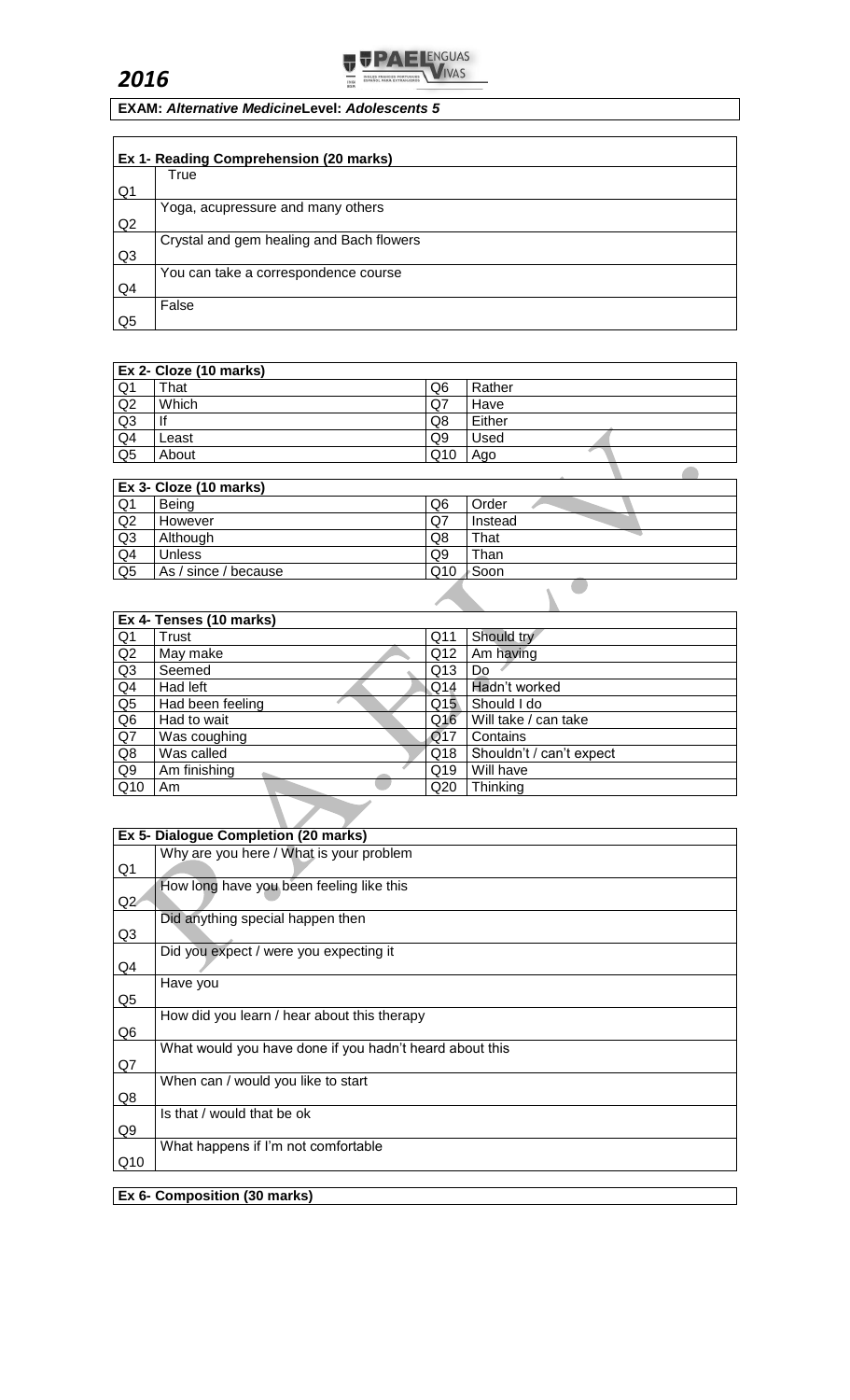

# **EXAM:** *Teenagers***Level***: Adolescents 6*

|                | Ex 1- Reading Comprehension (20 marks)                                                      |
|----------------|---------------------------------------------------------------------------------------------|
|                | She's offering a course on skills for adolescence                                           |
| Q1             |                                                                                             |
|                | Parents who find it difficult to deal with their children                                   |
| Q2             |                                                                                             |
|                | Clothes, untidy bedrooms and late homecomings                                               |
| Q <sub>3</sub> |                                                                                             |
|                | She called the course "help with problems in the family" Then she changed it to "skills for |
| Q <sub>4</sub> | adolescence" (as no parent wanted to admit to having problems in the family)                |
|                | Answers may vary                                                                            |
| Q5             |                                                                                             |

|                | <b>Ex 2- Cloze (10 marks)</b> |                 |               |
|----------------|-------------------------------|-----------------|---------------|
| Q <sub>1</sub> | Used                          | Q6              | <b>Borrow</b> |
| Q2             | Enough                        | Q7              | Which         |
| Q3             | Bv                            | Q8              | Who / whom    |
| Q <sub>4</sub> | At                            | Q9              | Like          |
| Q <sub>5</sub> | Γo                            | Q <sub>10</sub> | As            |
|                |                               |                 |               |

|                | <b>Ex 3- Cloze (10 marks)</b> |     |                    |
|----------------|-------------------------------|-----|--------------------|
| Q <sub>1</sub> | <b>But</b>                    | Q6  | Although           |
| Q2             | Durina                        | Q7  | Then               |
| Q <sub>3</sub> | Until                         | Q8  | Both               |
| Q4             | Or                            | Q9  | Afterwards / later |
| Q <sub>5</sub> | However                       | Q10 | Once               |
|                |                               |     |                    |

|                | Ex 4-Tenses (10 marks)    |     |                 |  |
|----------------|---------------------------|-----|-----------------|--|
| Q <sub>1</sub> | Was talking               | Q11 | Wouldn't escape |  |
| Q2             | Were listening            | Q12 | <b>Knew</b>     |  |
| Q3             | Couldn't stop             | Q13 | Made            |  |
| Q4             | Would begin               | Q14 | Had come        |  |
| Q <sub>5</sub> | To wait                   | Q15 | Was             |  |
| Q <sub>6</sub> | Told                      | Q16 | Climbed         |  |
| Q7             | Felt                      | Q17 | Had just closed |  |
| Q8             | Would be allowed to leave | Q18 | Heard           |  |
| Q9             | Had escaped / escaped     | Q19 | Had heard       |  |
| Q10            | Would be able to escape   | Q20 | Was             |  |
|                |                           |     |                 |  |

|                | Ex 5- Dialogue Completion (20 marks)                   |
|----------------|--------------------------------------------------------|
|                | What were you trying to do? / What are you doing?      |
| Q <sub>1</sub> |                                                        |
|                | Are not allowed                                        |
| Q2             |                                                        |
|                | Will you tell my parents about it                      |
| Q3             |                                                        |
|                | will be very happy to hear                             |
| Q4             |                                                        |
|                | If I hadn't been feeling bad                           |
| Q <sub>5</sub> |                                                        |
|                | Were trying to get out                                 |
| Q6             |                                                        |
|                | Allow / stand / tolerate                               |
| Q7             |                                                        |
|                | I Will never do it again                               |
| Q8             |                                                        |
|                | Don't call may parents                                 |
| Q9             |                                                        |
|                | Won't misbehave again / will never try to escape again |
| Q10            |                                                        |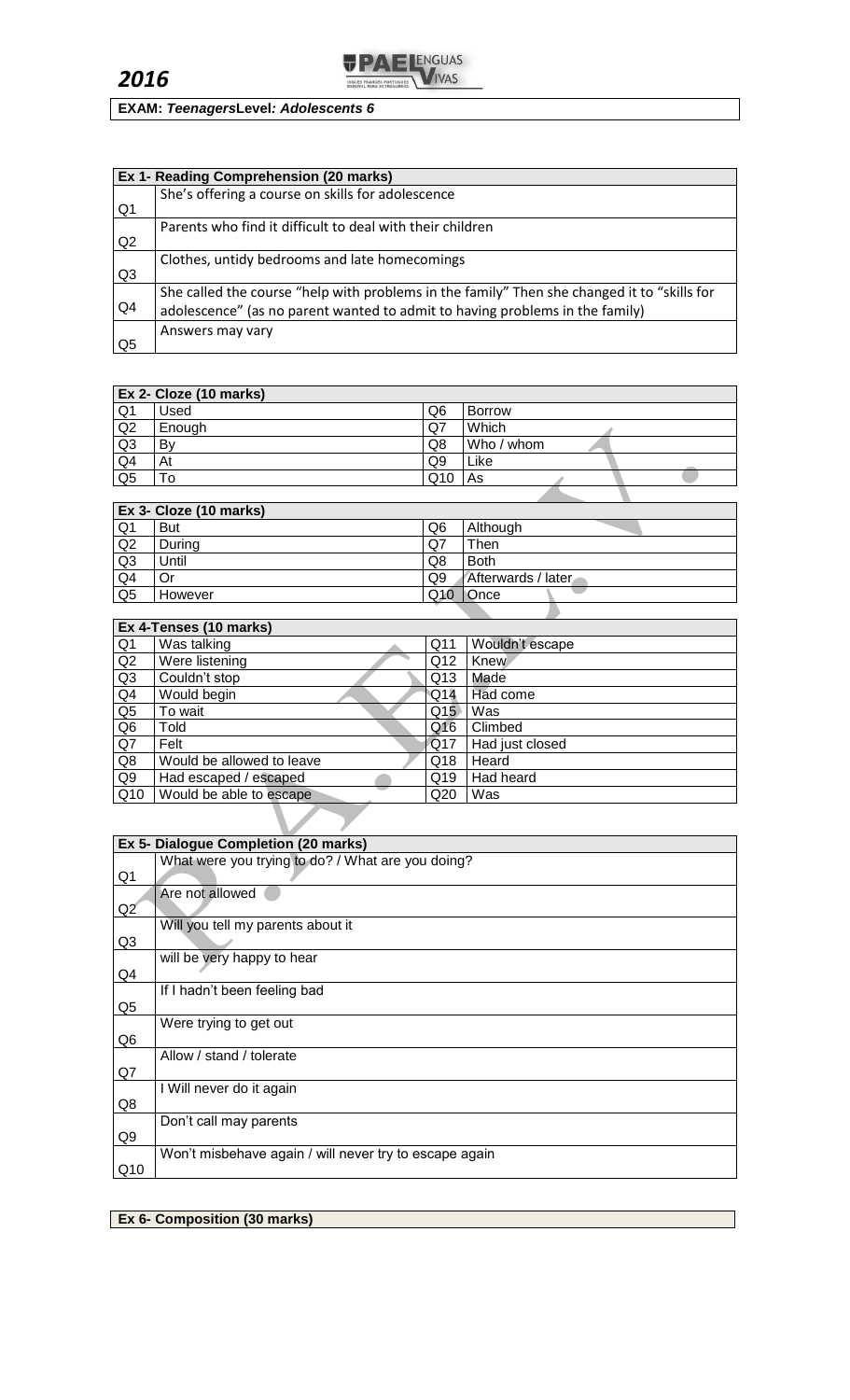

# **EXAM:** *Education* **Level:** *Adolescents 7*

|                | Ex 1- Reading Comprehension (20 marks)                                                      |
|----------------|---------------------------------------------------------------------------------------------|
|                | Because they may want to learn the school's secret and pass it on to the Minister           |
| Q <sub>1</sub> | concerned                                                                                   |
| Q2             | They can make appropriate verbal remarks to the Headmaster                                  |
| Q <sub>3</sub> | In order to compare the teachers' qualifications with the subject they are teaching.        |
| Q <sub>4</sub> | To see where students sit, if the lavatories are outside or if the roofs leak when it rains |
| Q <sub>5</sub> | Because Inspectors give the Headmaster some indication of their findings when they leave    |

|                | <b>Ex 2- Cloze (10marks)</b> |                |       |
|----------------|------------------------------|----------------|-------|
| Q <sub>1</sub> | Before                       | Q <sub>6</sub> | Where |
| Q2             | While                        | Q7             | Were  |
| Q <sub>3</sub> | How                          | Q8             | Into  |
| Q <sub>4</sub> | То                           | Q9             | Who   |
| Q <sub>5</sub> | Like                         | Q10            | As    |
|                |                              |                |       |

| <b>Ex 3- Cloze (10marks)</b> |                    |                |                |
|------------------------------|--------------------|----------------|----------------|
| Q <sub>1</sub>               | Later / afterwards | Q6             | But / although |
| Q <sub>2</sub>               | As                 | Q7             | Which          |
| Q <sub>3</sub>               | How                | Q8             | <b>Unless</b>  |
| Q <sub>4</sub>               | Also               | Q <sub>9</sub> | Order          |
| Q <sub>5</sub>               | To / with          | Q10            | Although       |

|                | Ex 4- Tenses (10 marks)      |                 |                      |  |
|----------------|------------------------------|-----------------|----------------------|--|
| Q <sub>1</sub> | Announced                    | Q11             | Will be able to have |  |
| Q2             | Would run / would be running | Q12             | Will all have        |  |
| Q <sub>3</sub> | Began                        | Q13             | Had to admit         |  |
| Q <sub>4</sub> | Had                          | Q14             | Having               |  |
| Q5             | Was raised                   | Q <sub>15</sub> | Put                  |  |
| Q <sub>6</sub> | Will now be running          | Q16             | Is still needed      |  |
| Q7             | Should provide               | Q17             | Have shown / show    |  |
| Q8             | To develop                   | Q18             | Should be used       |  |
| Q9             | Has been running / has run   | Q19             | Can hope             |  |
| Q10            | Are given                    | Q20             | To deal              |  |
|                |                              |                 |                      |  |

|                | <b>Ex 5- Dialogue Completion (20 marks)</b>                   |
|----------------|---------------------------------------------------------------|
|                | How long have you worked there                                |
| Q <sub>1</sub> |                                                               |
|                | Was this your first job                                       |
| Q2             |                                                               |
|                | How long did you stay there                                   |
| Q <sub>3</sub> |                                                               |
|                | Why did you leave / stop working there                        |
| Q4             |                                                               |
|                | How many classes do you teach                                 |
| Q <sub>5</sub> |                                                               |
|                | About your students                                           |
| Q <sub>6</sub> |                                                               |
|                | What does Reception / that mean What do you mean by Reception |
| Q7             |                                                               |
|                | Do you work with whole classes or groups                      |
| Q8             |                                                               |
|                | What's an average day like                                    |
| Q9             |                                                               |
|                | Do you mark homework as well                                  |
| Q10            |                                                               |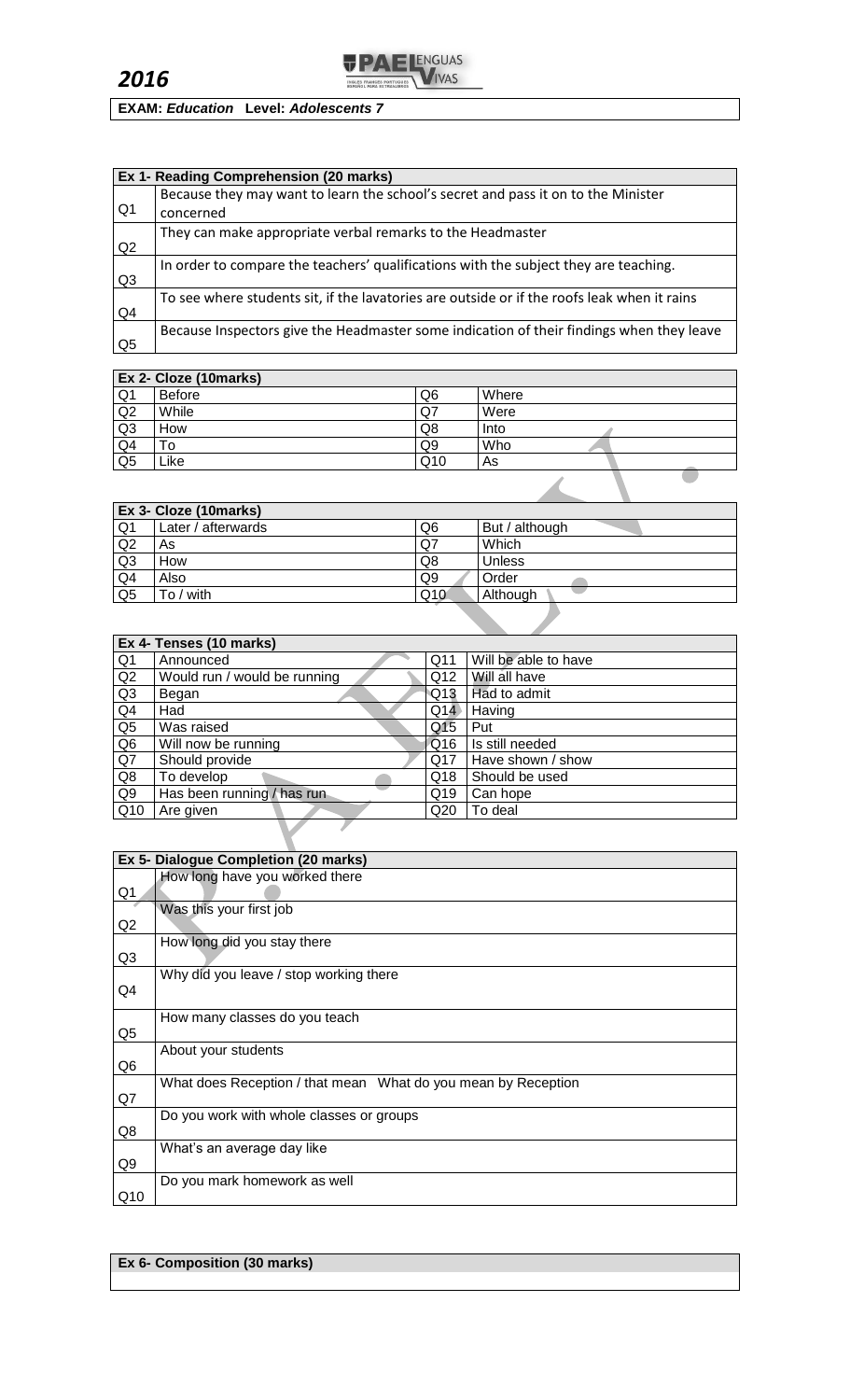*2016*



**EXAM:** *Letter from Lizzie* **Level***: Pre-adol 1*

|                | <b>Ex 1- Reading Comprehension (20 marks)</b> |
|----------------|-----------------------------------------------|
|                | In Croydon, part of London                    |
| Q <sub>1</sub> |                                               |
|                | False                                         |
| Q2             |                                               |
|                | <b>True</b>                                   |
| Q <sub>3</sub> |                                               |
|                | She is a cook                                 |
| Q <sub>4</sub> |                                               |
|                | She goes shopping                             |
| Q <sub>5</sub> |                                               |
|                |                                               |

|        | Ex 2- Cloze (10 marks) |                |            |
|--------|------------------------|----------------|------------|
|        | $Q1$ Got               | Q6             | <b>His</b> |
|        | $Q2$ Their             | Q.             | -In        |
|        | $Q3$ They              | Q8             | Between    |
| $Q4$ A |                        | Q <sub>9</sub> | There      |
| Q5     | My                     | Q10            | Our        |
|        |                        |                |            |
|        |                        |                |            |

|    | Ex 3- Tenses (10 marks) |    |                     |
|----|-------------------------|----|---------------------|
|    | $Q1$ Are playing        | Q6 | Goes                |
|    | Q2 Can you play         | Q7 | Doesn't want        |
|    | $Q3$ Plays              | Q8 | Have got            |
|    | $Q4$ Is practising      | Q9 | Hasn't got          |
| Q5 | Go                      |    | Q10 Wants to change |
|    |                         |    |                     |

|                | Ex 4- Cloze (10 marks) |    |              |  |  |
|----------------|------------------------|----|--------------|--|--|
| Q <sub>1</sub> | Lesson                 | Q6 | Quickly      |  |  |
|                | Q2 Happy               | Q7 | Putting      |  |  |
|                | Q3 Tired               | Q8 | Dangerous    |  |  |
| Q <sub>4</sub> | <b>Like</b>            | Q9 | Teacher      |  |  |
|                | Q5 Want                |    | Q10 Accident |  |  |

|                | <b>Ex 5- Dialogue Completion (20 marks)</b> |  |  |  |
|----------------|---------------------------------------------|--|--|--|
|                | Do you like                                 |  |  |  |
| Q <sub>1</sub> |                                             |  |  |  |
|                | What music do you                           |  |  |  |
| Q2             |                                             |  |  |  |
|                | Who's your favourite                        |  |  |  |
| Q <sub>3</sub> |                                             |  |  |  |
|                | Who do you dance                            |  |  |  |
| Q <sub>4</sub> |                                             |  |  |  |
|                | Is he                                       |  |  |  |
| Q <sub>5</sub> |                                             |  |  |  |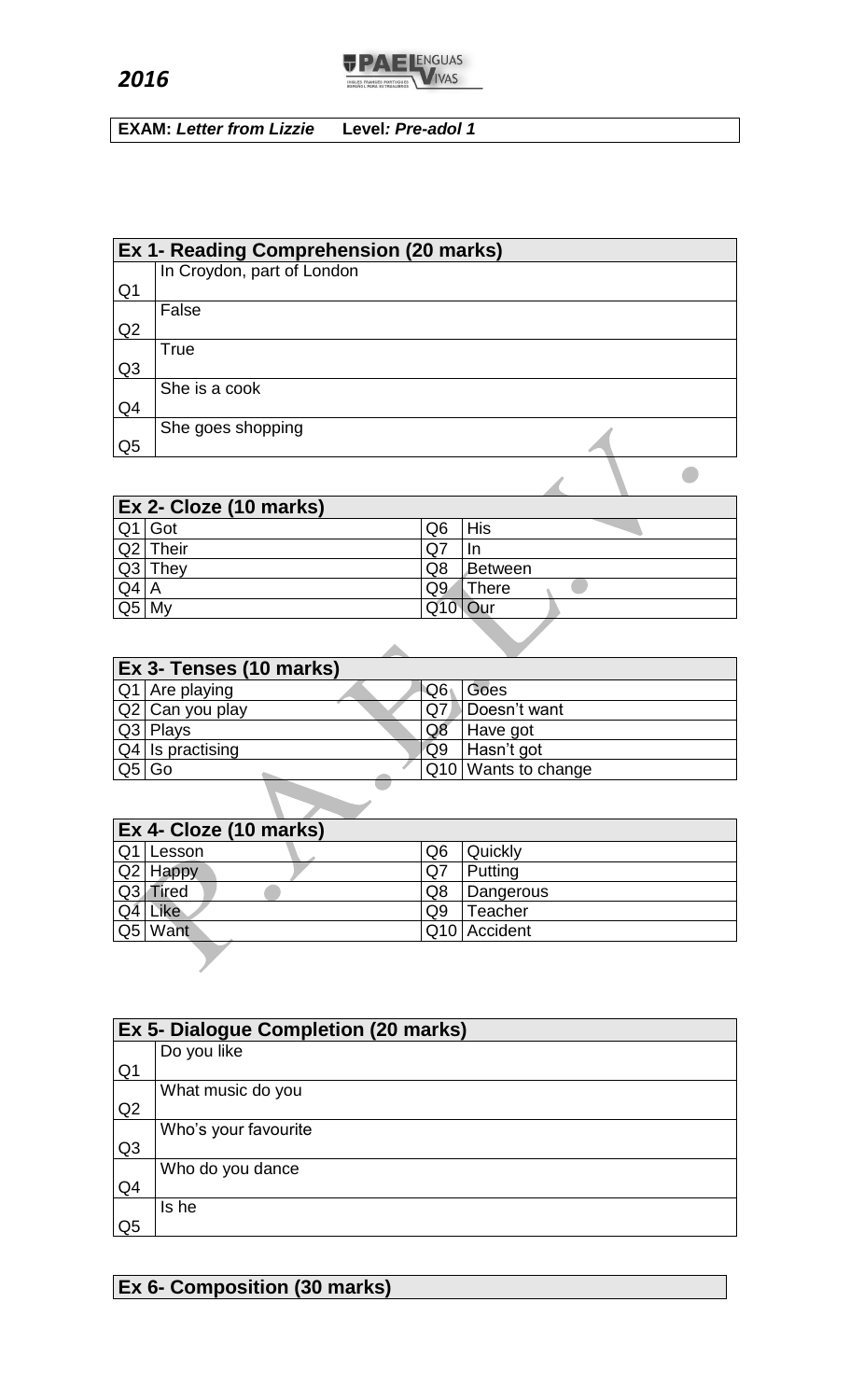$$
f_{\rm{max}}
$$

**EXAM:** *Camping* **Level***: Pre-adol 2*

|                | Ex 1- Reading Comprehension (20 marks)                    |
|----------------|-----------------------------------------------------------|
|                | Because they enjoy being in contact with nature           |
| Q <sub>1</sub> |                                                           |
|                | They participated in a school campaign to clean the beach |
| Q2             |                                                           |
|                | Because it usually rains a lot                            |
| Q <sub>3</sub> |                                                           |
|                | False                                                     |
| Q4             |                                                           |
|                | False                                                     |
| Q5             |                                                           |
|                |                                                           |

**TPAELENGUAS** 

|         | <b>Ex 2- Cloze (10 marks)</b> |                |          |  |  |
|---------|-------------------------------|----------------|----------|--|--|
| $Q1$ So |                               | Q <sub>6</sub> | Before   |  |  |
|         | Q2 There                      | Q7             | 10       |  |  |
|         | Q3 Because                    | Q8             | Better   |  |  |
|         | Q4 Must                       | Q <sub>9</sub> | Anv      |  |  |
|         | Q5 But                        |                | Q10 Than |  |  |

| Ex 3- Cloze (10 marks) |    |                      |
|------------------------|----|----------------------|
| Q1 Afternoon           | Q6 | <b>Stop</b>          |
| Q2 Swimming            | Q7 | <b>Hungry</b>        |
| Q3 Friendly            | Q8 | Eat                  |
| $Q4$ Back              | Q9 | Time                 |
| Q5 Water               |    | Q <sub>10</sub> Best |
|                        |    |                      |

| Ex 4- Tenses (10 marks) |                |                      |  |  |
|-------------------------|----------------|----------------------|--|--|
| $Q1$ Goes               | Q6             | <b>Started</b>       |  |  |
| $Q2$ Has                | Q7             | <b>To make</b>       |  |  |
| Q3 Likes                | Q8             | Rains                |  |  |
| Q4 Have                 | Q <sub>9</sub> | Are swimming         |  |  |
| $Q5$ Was making         |                | Q10 Is going to rain |  |  |

|                | <b>Ex 5- Dialogue Completion (20 marks)</b> |  |  |  |
|----------------|---------------------------------------------|--|--|--|
|                | Why don't you check the suitcase            |  |  |  |
| Q <sub>1</sub> |                                             |  |  |  |
|                | Did you put the toothbrushes                |  |  |  |
| Q2             |                                             |  |  |  |
|                | What about the sunblock                     |  |  |  |
| Q <sub>3</sub> |                                             |  |  |  |
|                | Shall we go                                 |  |  |  |
| Q4             |                                             |  |  |  |
|                | Would you like to take                      |  |  |  |
| Q <sub>5</sub> |                                             |  |  |  |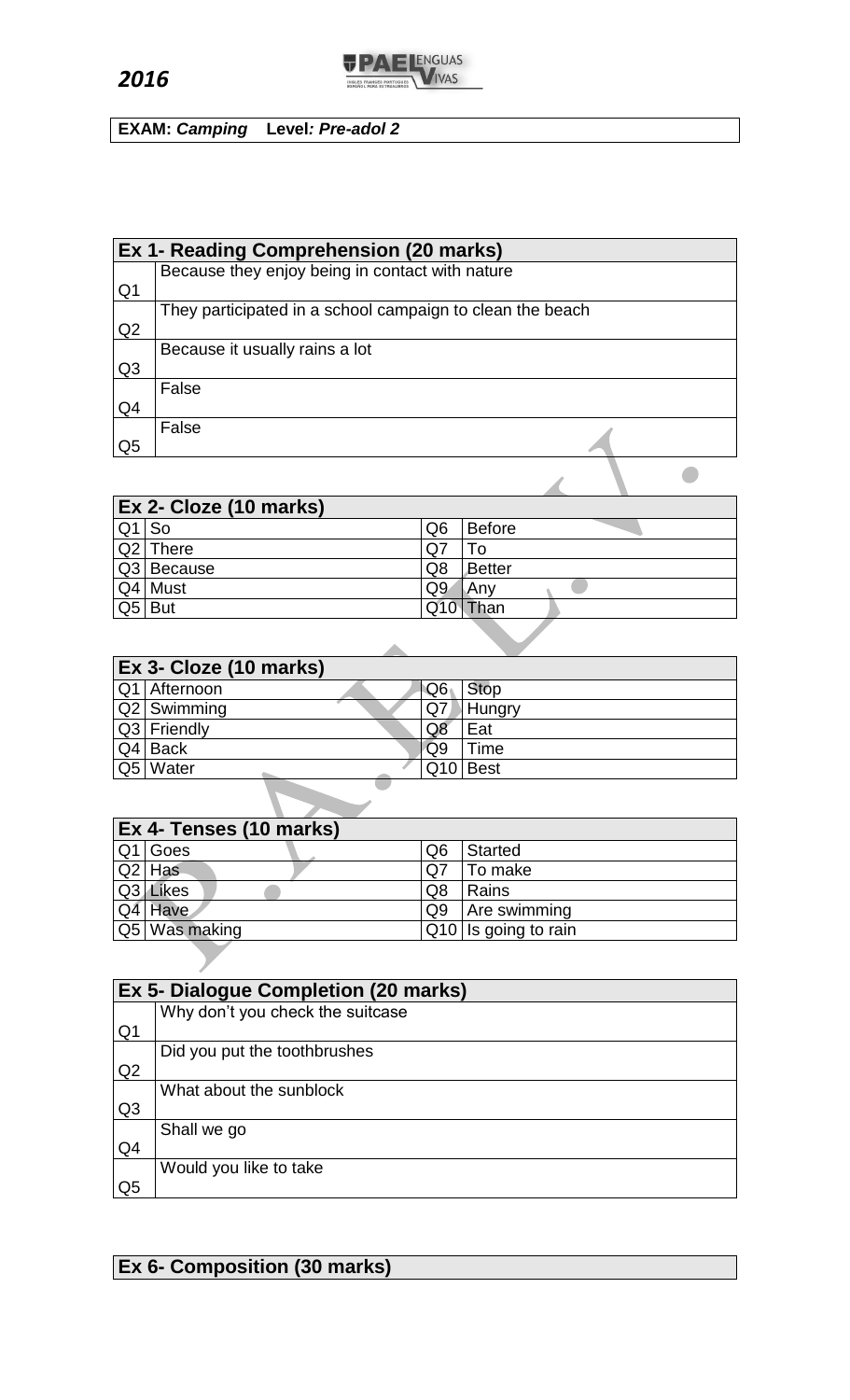

|                | Ex 1- Reading Comprehension (20 marks)          |  |  |
|----------------|-------------------------------------------------|--|--|
|                | True                                            |  |  |
| Q1             |                                                 |  |  |
|                | At outdoor market places                        |  |  |
| Q <sub>2</sub> |                                                 |  |  |
|                | Because houses in the centre are very expensive |  |  |
| Q <sub>3</sub> |                                                 |  |  |
|                | In houses in the suburbs                        |  |  |
| Q4             |                                                 |  |  |
|                | False                                           |  |  |
| Q5             |                                                 |  |  |

| Ex 2- Tenses(10 marks) |                |                  |  |
|------------------------|----------------|------------------|--|
| Q1 Lives               | Q6             | Painting         |  |
| Q2 Went                | Q7             | Was painting     |  |
| Q3 Died                | Q8             | To buy           |  |
| Q4 Is still working    | Q <sub>9</sub> | Is going to have |  |
| Q5 Paints              |                | Q10 Will ask     |  |

|            | Ex 3- Cloze (10 marks) |    |             |
|------------|------------------------|----|-------------|
| Q1         | <b>Because</b>         | Q6 | How         |
| $ Q2 $ But |                        | Q  |             |
|            | $Q3$ Any               | Q8 | Like        |
|            | $Q4$ There             | Q9 | About       |
| Q5         | Them                   |    | <b>Must</b> |

| Ex 4- Cloze(10 marks) |            |    |              |
|-----------------------|------------|----|--------------|
|                       | Q1 Work    | Q6 | <b>Proud</b> |
|                       | Q2 Anybody | Q7 | <b>Best</b>  |
|                       | Q3 First   | Q8 | Shopping     |
|                       | $Q4$ Later | Q9 | Something    |
|                       | Q5 Need    |    | $Q10$ Home   |

| Ex 5- Dialogue Completion (20 marks) |                        |  |
|--------------------------------------|------------------------|--|
|                                      | Where is Sara from     |  |
| Q <sub>1</sub>                       |                        |  |
|                                      | Where did you meet her |  |
| Q2                                   |                        |  |
|                                      | Do you play hockey     |  |
| Q <sub>3</sub>                       |                        |  |
|                                      | Would you like to see  |  |
| Q4                                   |                        |  |
|                                      | Isn't she              |  |
| Q <sub>5</sub>                       |                        |  |